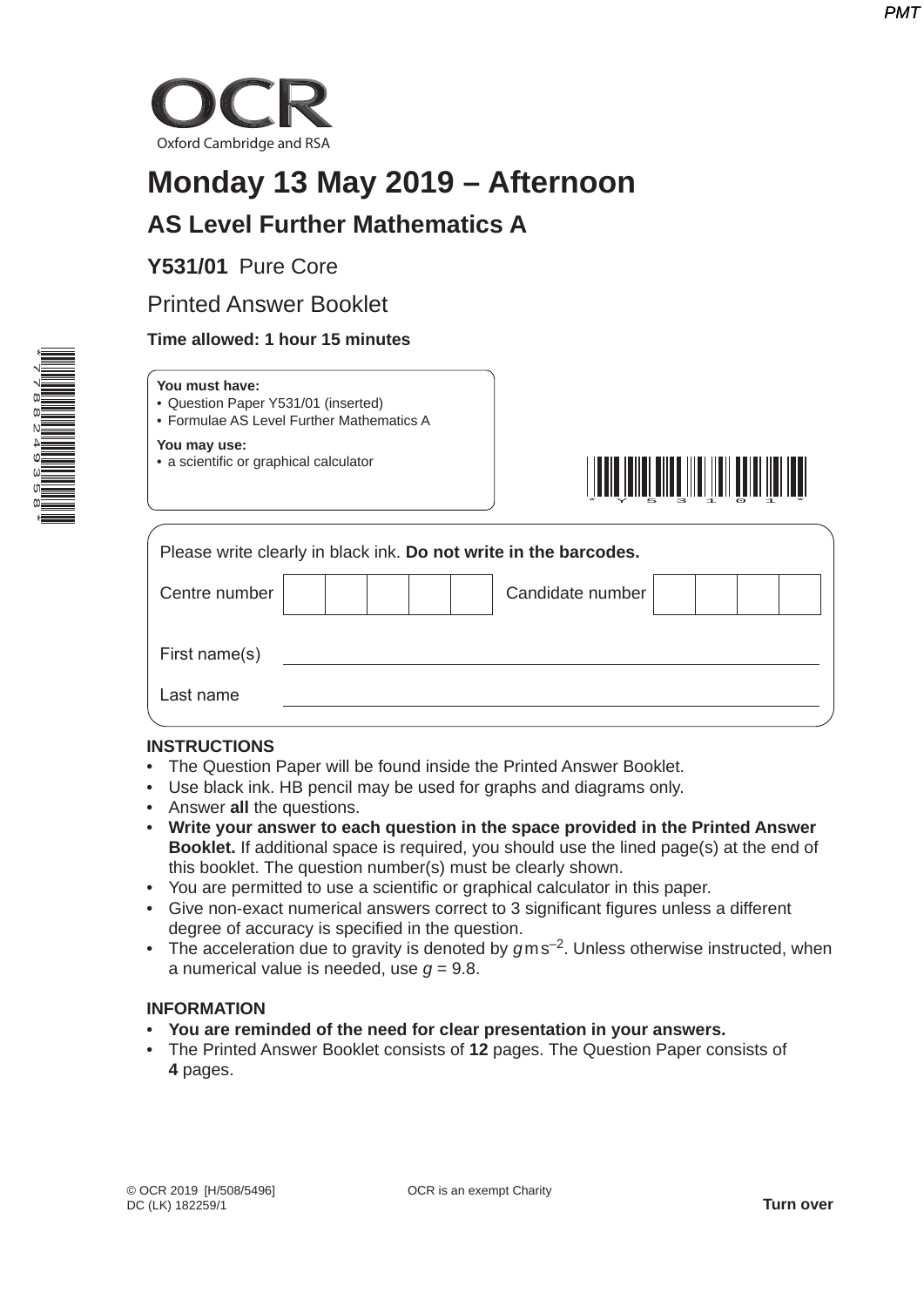| 1(a) |  |
|------|--|
|      |  |
|      |  |
|      |  |
|      |  |
|      |  |
|      |  |
|      |  |
|      |  |
|      |  |
|      |  |
|      |  |
|      |  |
|      |  |
|      |  |
|      |  |
|      |  |
|      |  |
|      |  |
|      |  |
|      |  |
|      |  |
| 1(b) |  |
|      |  |
|      |  |
|      |  |
|      |  |
|      |  |
|      |  |
|      |  |
|      |  |
|      |  |
|      |  |
|      |  |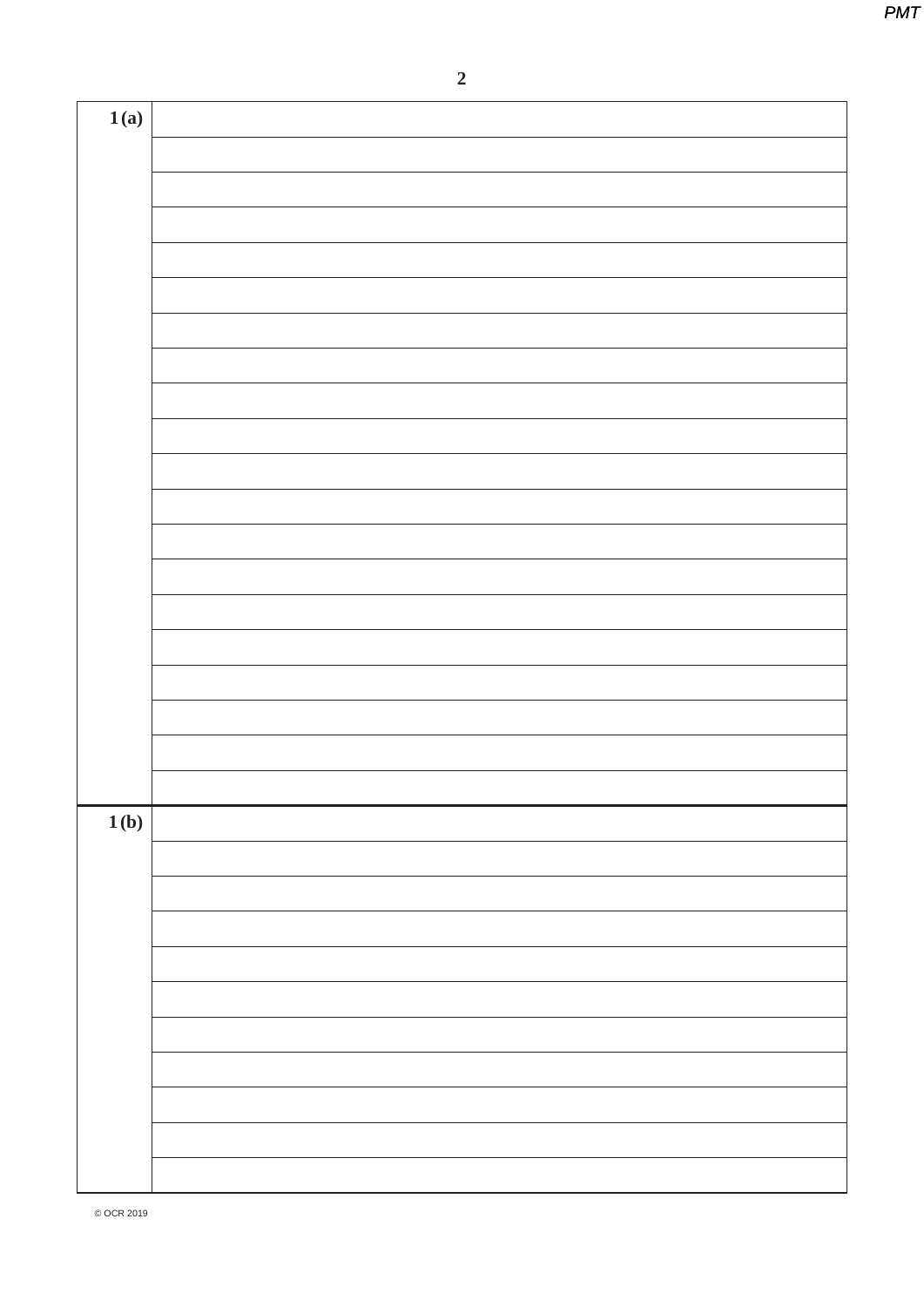| 2(b) | 2(a) |  |
|------|------|--|
|      |      |  |
|      |      |  |
|      |      |  |
|      |      |  |
|      |      |  |
|      |      |  |
|      |      |  |
|      |      |  |
|      |      |  |
|      |      |  |
|      |      |  |
|      |      |  |
|      |      |  |
|      |      |  |
|      |      |  |
|      |      |  |
|      |      |  |
|      |      |  |
|      |      |  |
|      |      |  |
|      |      |  |
|      |      |  |
|      |      |  |
|      |      |  |
|      |      |  |
|      |      |  |
|      |      |  |
|      |      |  |
|      |      |  |
|      |      |  |
|      |      |  |
|      |      |  |
|      |      |  |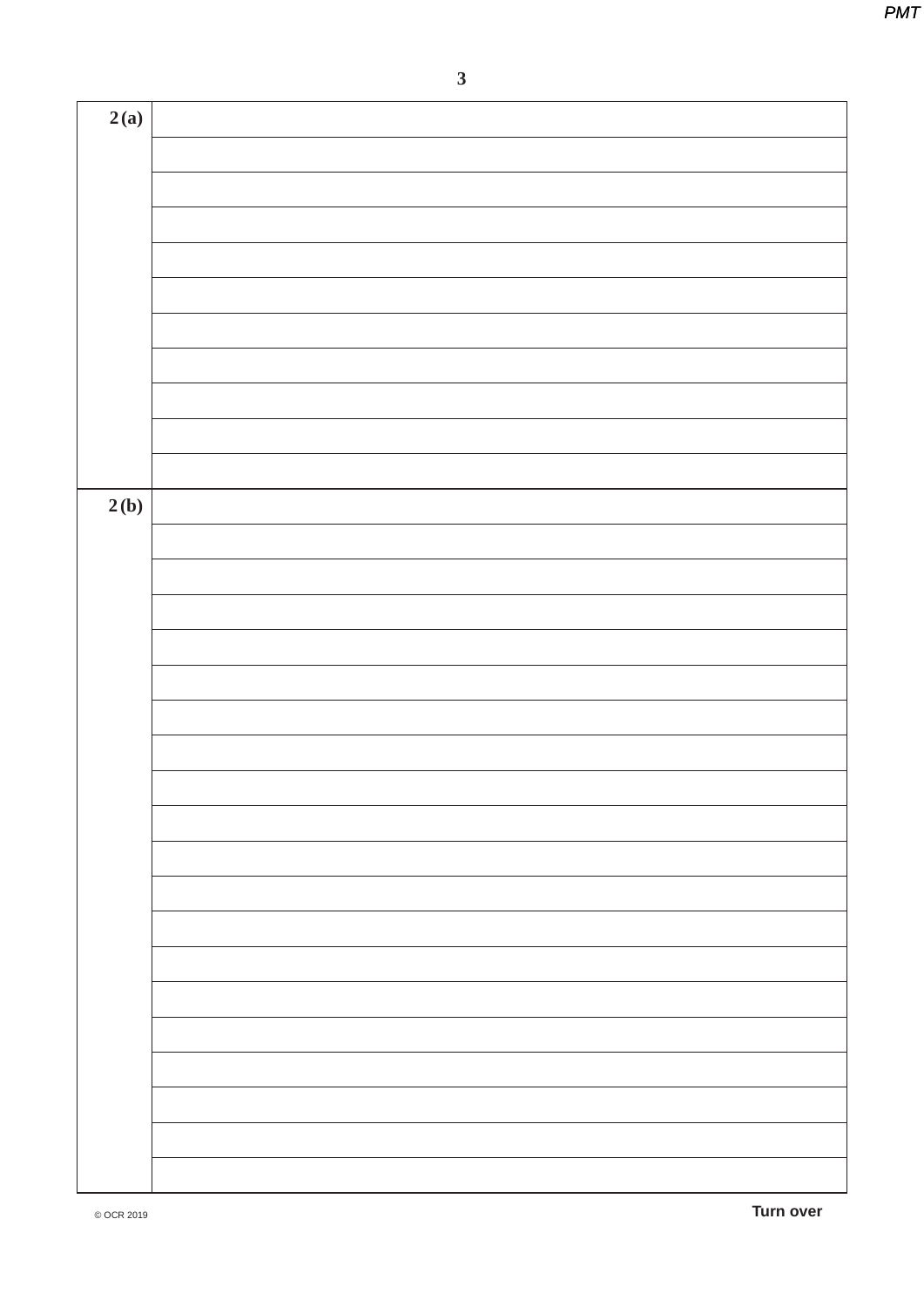**4**

| 3(a) |  |
|------|--|
|      |  |
|      |  |
|      |  |
|      |  |
|      |  |
|      |  |
|      |  |
|      |  |
|      |  |
|      |  |
| 3(b) |  |
|      |  |
|      |  |
|      |  |
|      |  |
|      |  |
|      |  |
|      |  |
|      |  |
|      |  |
| 3(c) |  |
|      |  |
|      |  |
|      |  |
|      |  |
|      |  |
|      |  |
|      |  |
|      |  |
|      |  |
|      |  |
|      |  |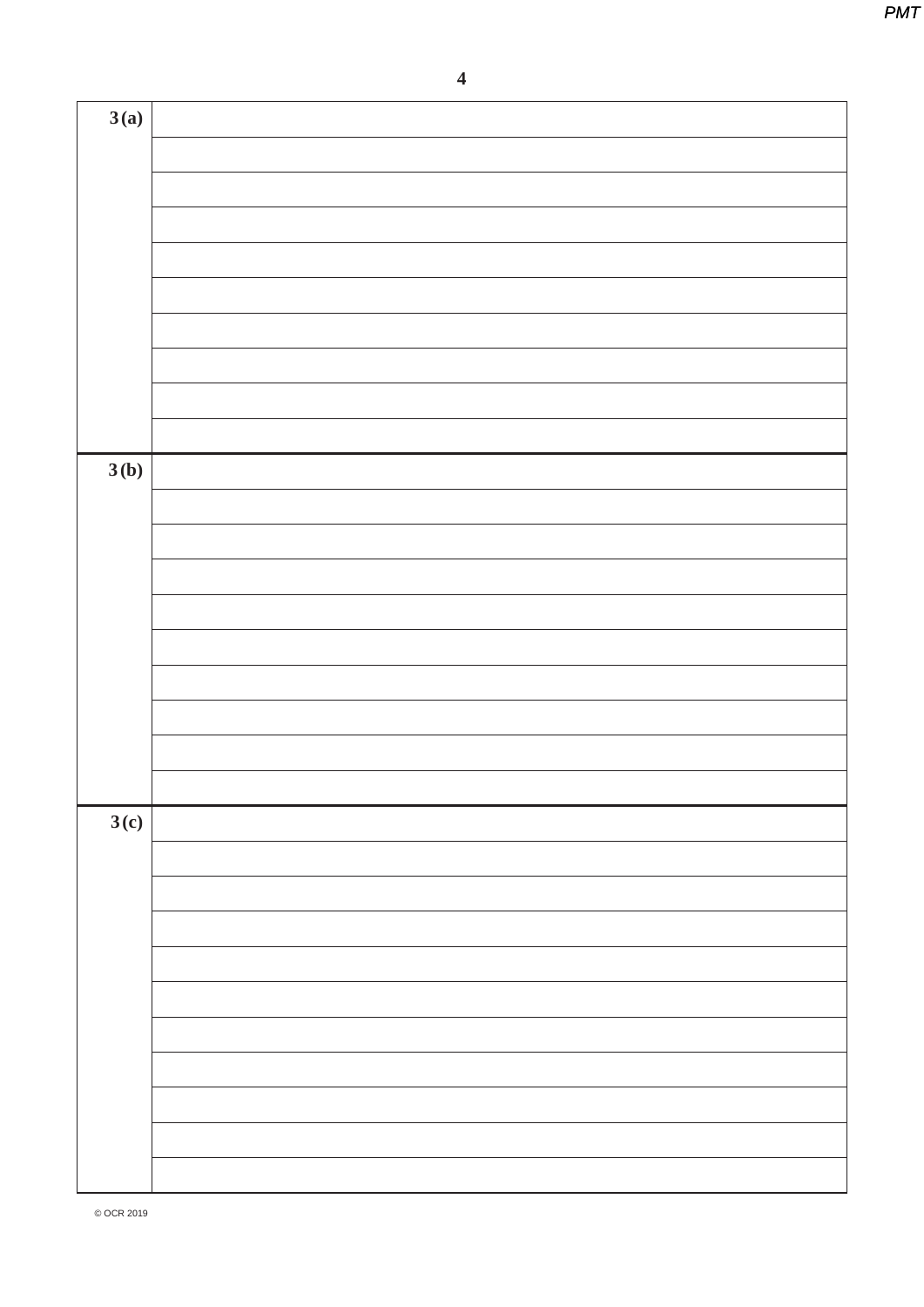| 3(d) |  |
|------|--|
|      |  |
|      |  |
|      |  |
|      |  |
|      |  |
|      |  |
|      |  |
|      |  |
|      |  |
|      |  |
|      |  |
|      |  |
|      |  |
|      |  |
| 3(e) |  |
|      |  |
|      |  |
|      |  |
|      |  |
|      |  |
|      |  |
|      |  |
|      |  |
|      |  |
|      |  |
|      |  |
|      |  |
|      |  |
|      |  |
|      |  |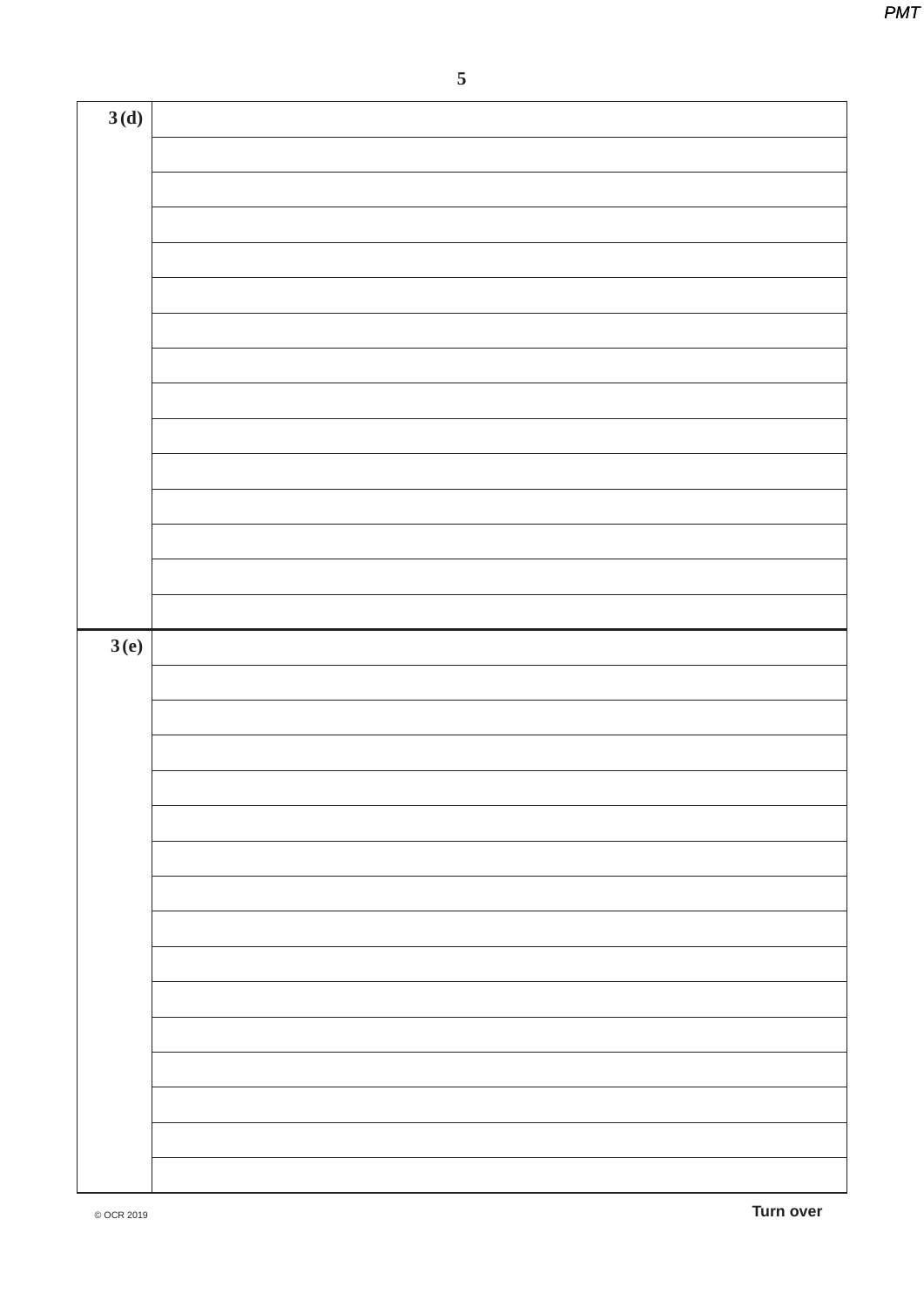|   | ۰,<br>٠<br>۰.<br>۰. |  |
|---|---------------------|--|
|   | ٦                   |  |
| × | I<br>۱<br>ł<br>۰.   |  |
|   |                     |  |

| 4(a) |  |
|------|--|
|      |  |
|      |  |
|      |  |
|      |  |
|      |  |
|      |  |
|      |  |
|      |  |
|      |  |
|      |  |
|      |  |
|      |  |
|      |  |
|      |  |
|      |  |
|      |  |
|      |  |
|      |  |
|      |  |
|      |  |
| 4(b) |  |
|      |  |
|      |  |
|      |  |
|      |  |
|      |  |
|      |  |
|      |  |
|      |  |
|      |  |
|      |  |
|      |  |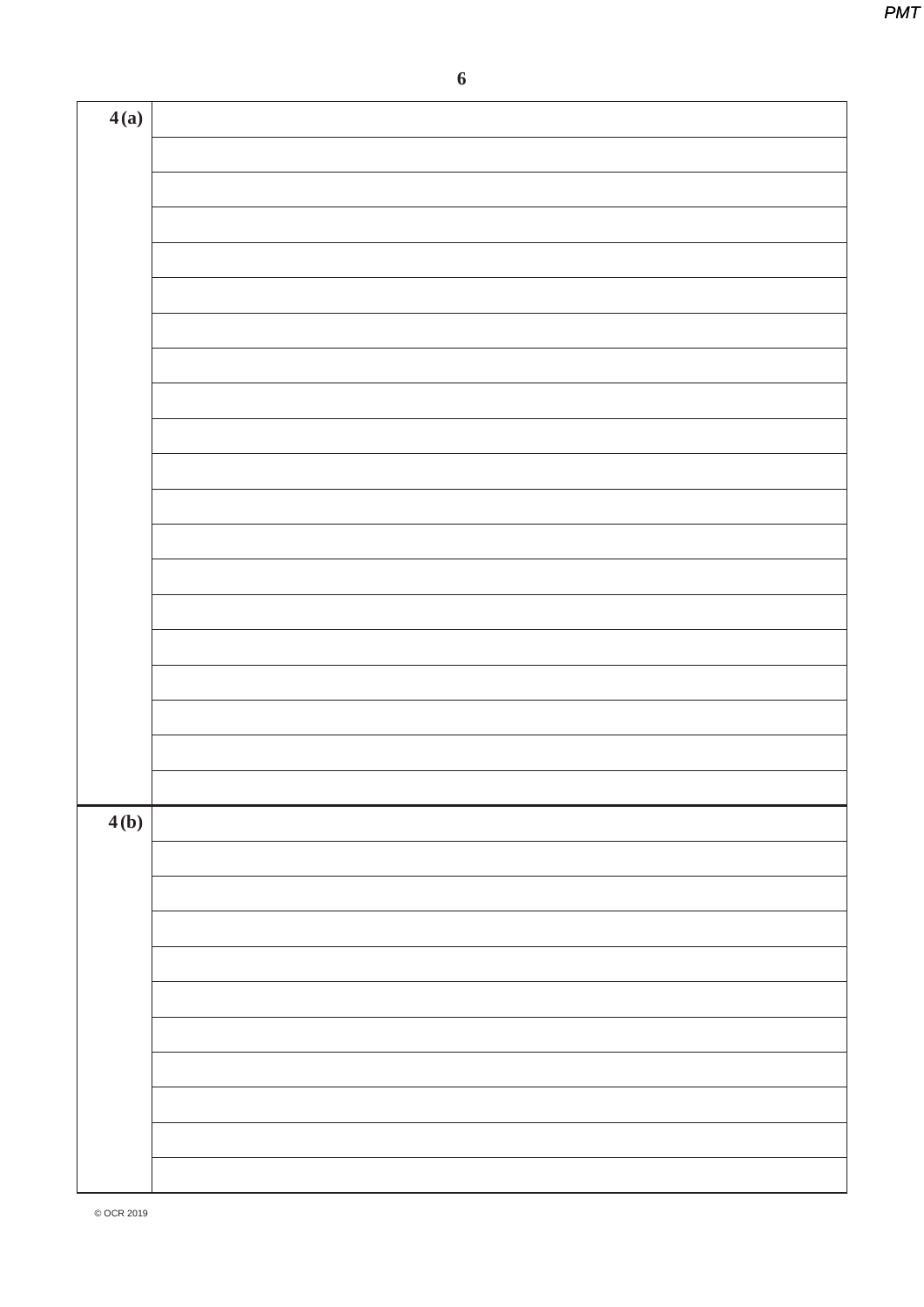| 4(c) |  |
|------|--|
|      |  |
|      |  |
|      |  |
|      |  |
|      |  |
|      |  |
|      |  |
|      |  |
|      |  |
|      |  |
|      |  |
|      |  |
|      |  |
|      |  |
|      |  |
|      |  |
|      |  |
|      |  |
|      |  |
|      |  |
| 4(d) |  |
|      |  |
|      |  |
|      |  |
|      |  |
|      |  |
|      |  |
|      |  |
|      |  |
|      |  |
|      |  |
|      |  |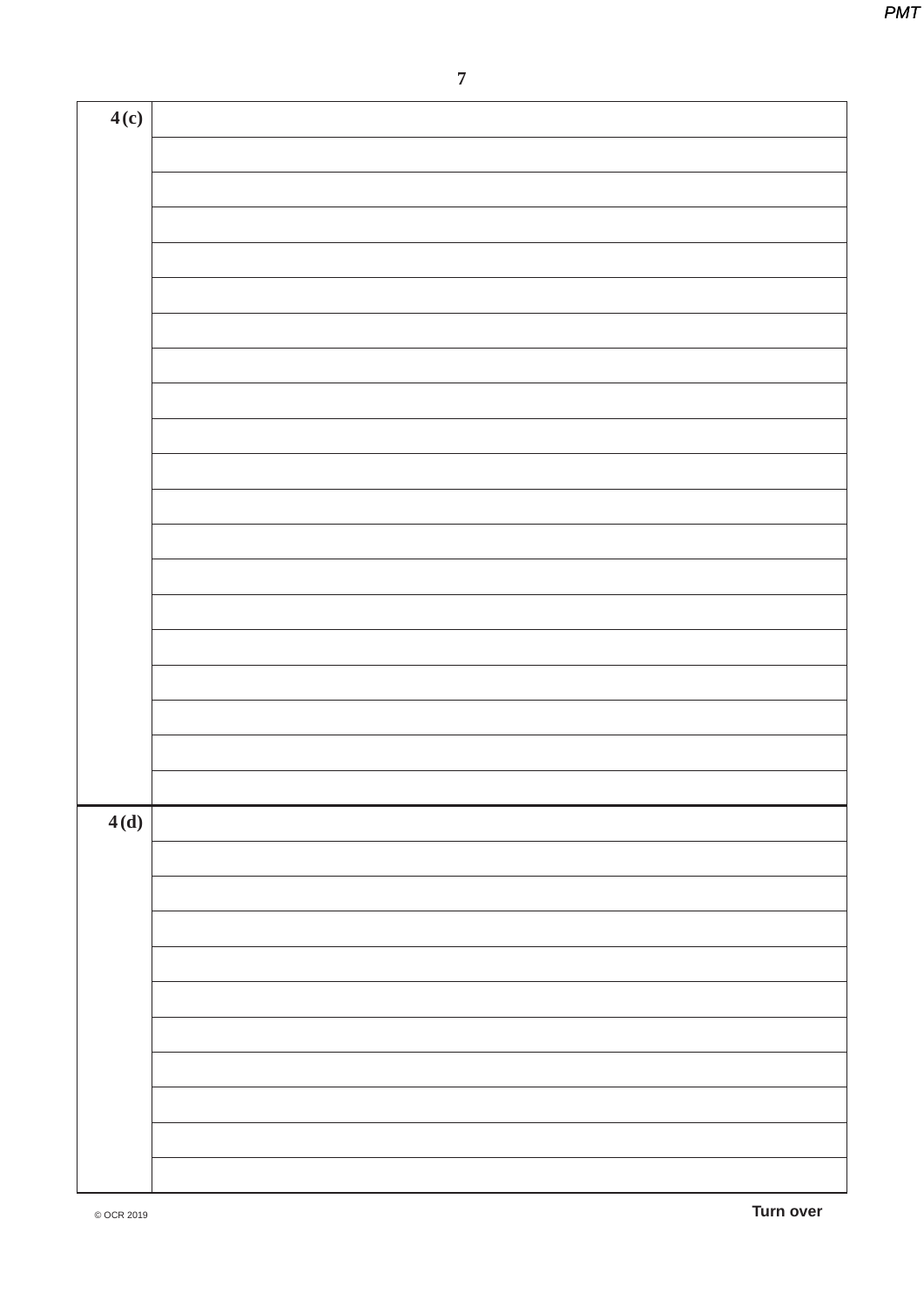8

| 5(a) |  |
|------|--|
|      |  |
|      |  |
|      |  |
|      |  |
|      |  |
|      |  |
|      |  |
|      |  |
|      |  |
|      |  |
|      |  |
|      |  |
|      |  |
|      |  |
|      |  |
|      |  |
|      |  |
|      |  |
| 5(b) |  |
|      |  |
|      |  |
|      |  |
|      |  |
|      |  |
|      |  |
|      |  |
|      |  |
|      |  |
|      |  |
|      |  |
|      |  |
|      |  |
|      |  |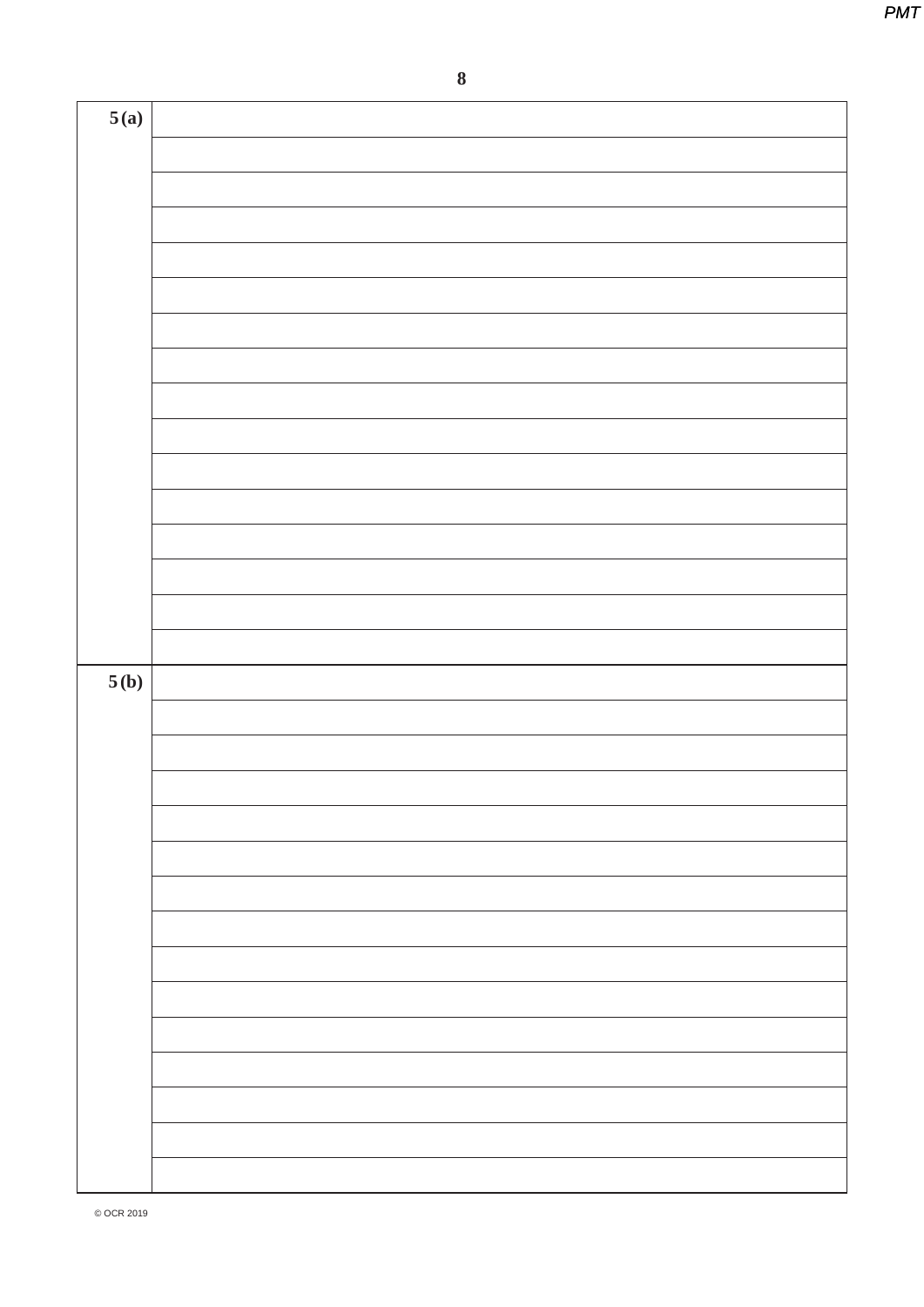$\boldsymbol{9}$ 

| 6 |  |
|---|--|
|   |  |
|   |  |
|   |  |
|   |  |
|   |  |
|   |  |
|   |  |
|   |  |
|   |  |
|   |  |
|   |  |
|   |  |
|   |  |
|   |  |
|   |  |
|   |  |
|   |  |
|   |  |
|   |  |
|   |  |
|   |  |
|   |  |
|   |  |
|   |  |
|   |  |
|   |  |
|   |  |
|   |  |
|   |  |
|   |  |
|   |  |
|   |  |
|   |  |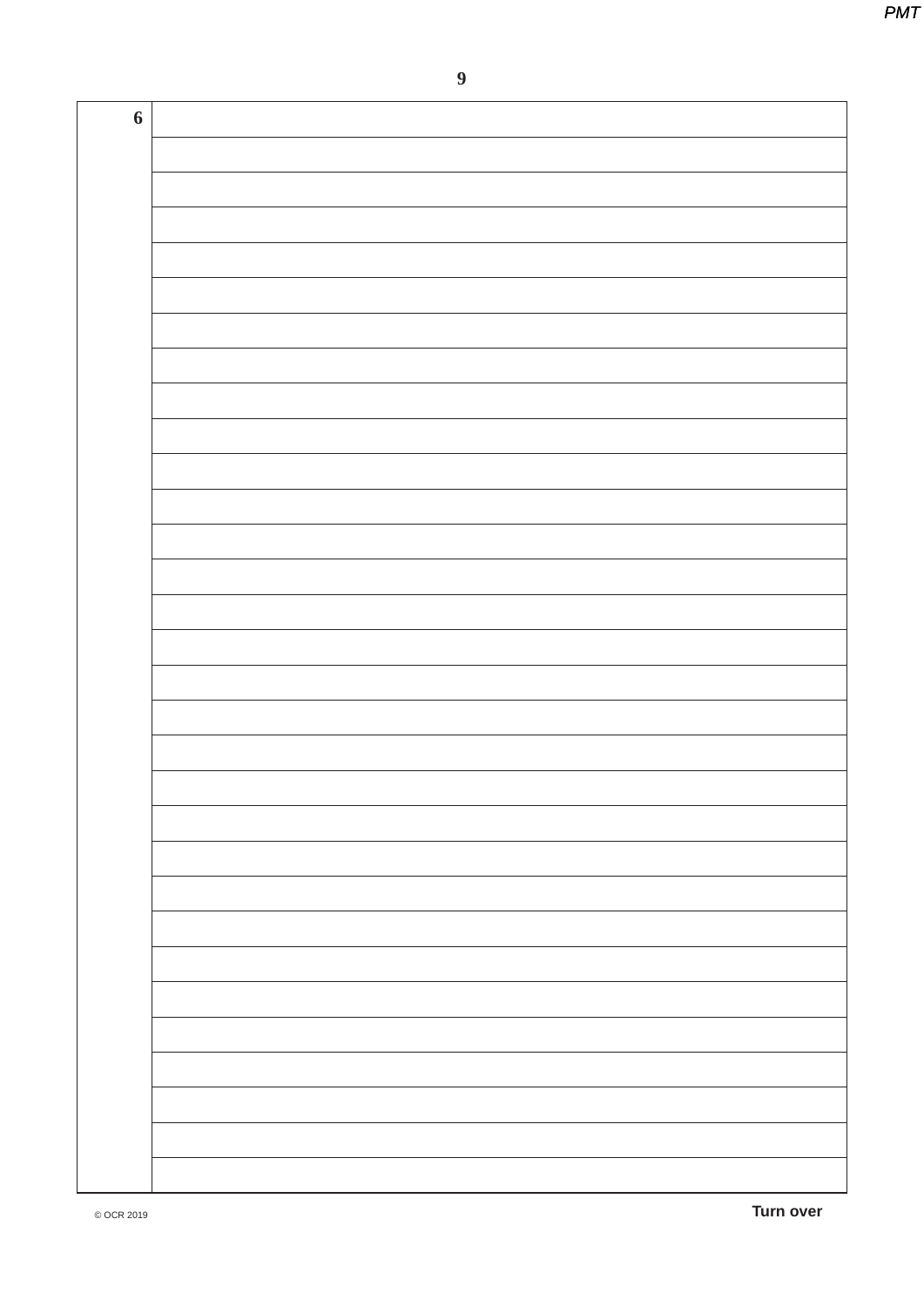| 7(a) |  |
|------|--|
|      |  |
|      |  |
|      |  |
|      |  |
|      |  |
|      |  |
|      |  |
|      |  |
|      |  |
|      |  |
|      |  |
|      |  |
|      |  |
|      |  |
|      |  |
|      |  |
|      |  |
|      |  |
|      |  |
|      |  |
|      |  |
|      |  |
|      |  |
|      |  |
|      |  |
|      |  |
|      |  |
|      |  |
|      |  |
|      |  |
|      |  |
|      |  |
|      |  |
| 7(b) |  |
|      |  |
|      |  |
|      |  |
|      |  |
|      |  |
|      |  |
|      |  |
|      |  |
|      |  |
|      |  |
|      |  |
|      |  |
|      |  |
|      |  |
|      |  |
|      |  |
|      |  |
|      |  |
|      |  |
|      |  |
|      |  |
|      |  |
|      |  |
|      |  |
|      |  |
|      |  |
|      |  |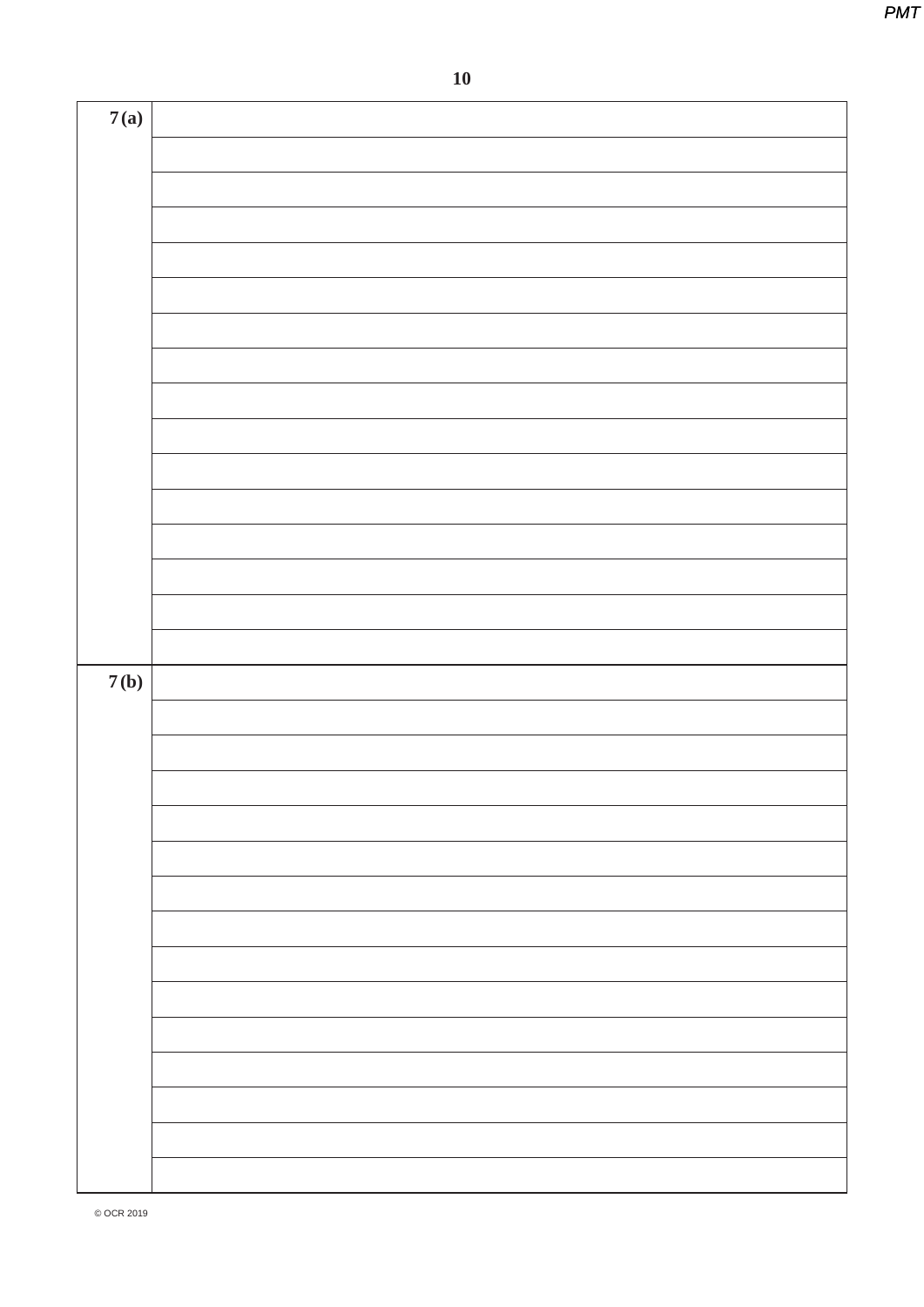$11$ 

| $\boldsymbol{8}$ |  |
|------------------|--|
|                  |  |
|                  |  |
|                  |  |
|                  |  |
|                  |  |
|                  |  |
|                  |  |
|                  |  |
|                  |  |
|                  |  |
|                  |  |
|                  |  |
|                  |  |
|                  |  |
|                  |  |
|                  |  |
|                  |  |
|                  |  |
|                  |  |
|                  |  |
|                  |  |
|                  |  |
|                  |  |
|                  |  |
|                  |  |
|                  |  |
|                  |  |
|                  |  |
|                  |  |
|                  |  |
|                  |  |
|                  |  |
|                  |  |
|                  |  |
|                  |  |